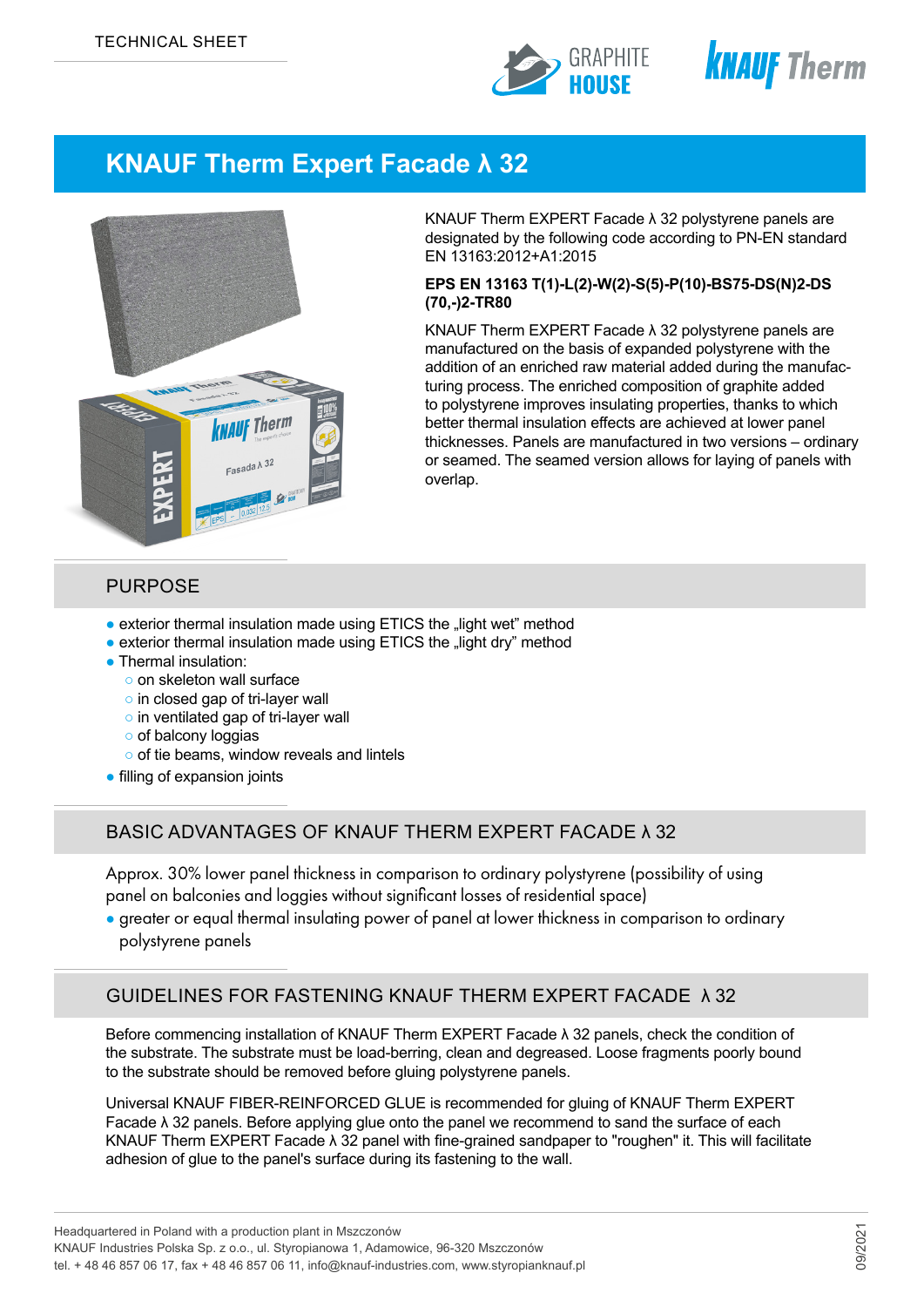



KNAUF Therm EXPERT Facade λ 32 has elevated resistance to UV radiation, however long-term, direct exposure to UV radiation may cause a yellowish tarnish on a panel's surface. This tarnish must be removed before applying of the reinforcing layer.

We recommend using KNAUF FIBER-REINFORCED GLUE and KNAUF REINFORCING MESH to make the reinforced layer.

Shielding facade meshes should be used during work. Protect KNAUF Therm EXPERT Facade λ 32 panels glued to the facade against the direct sunlight and weather, with facade meshes on scaffolding.

**ATTENTION ATTENTION** 

Protect panels against direct contact with substances damaging polystyrene, e.g. organic solvents (acetone, nitroglycerin, benzene, etc.)

## TECHNICAL DATA

| $\lambda_n$ Thermal conductivity coefficient W/(mK)                     | $\leq 0.032$                                                                       |
|-------------------------------------------------------------------------|------------------------------------------------------------------------------------|
| Edge shape                                                              | rectangular / seamed                                                               |
| <b>Dimensions</b>                                                       | rectangular 1000 x 500 mm<br>max. dimensions 4000 x 1200 mm<br>seamed 990 x 490 mm |
| Self-extinguishing capacity                                             | SELF-EXTINGUISHING                                                                 |
| Class of reaction to fire                                               | Е                                                                                  |
| Bending strength (kPa)                                                  | BS 70 (≥ 75)                                                                       |
| Tensile strength (force applied perpendicularly to face surfaces) [kPa] | TR 80 ( $\geq$ 80)                                                                 |

### PACKAGING, STORAGE, TRANSPORT

KNAUF Therm EXPERT Facade λ 32 polystyrene panels are solely delivered in the manufacturer's, i.e. KNAUF Industries, original packaging. A product's packaging contains information concerning: product name, name of manufacturer, production date, Polish Standard no. EN 13163:2012+A1:2015, code according to standard, and declared technical parameters.

KNAUF Therm EXPERT Facade λ 32 should be stored in a manner that protects them against mechanical damage and the weather conditions.